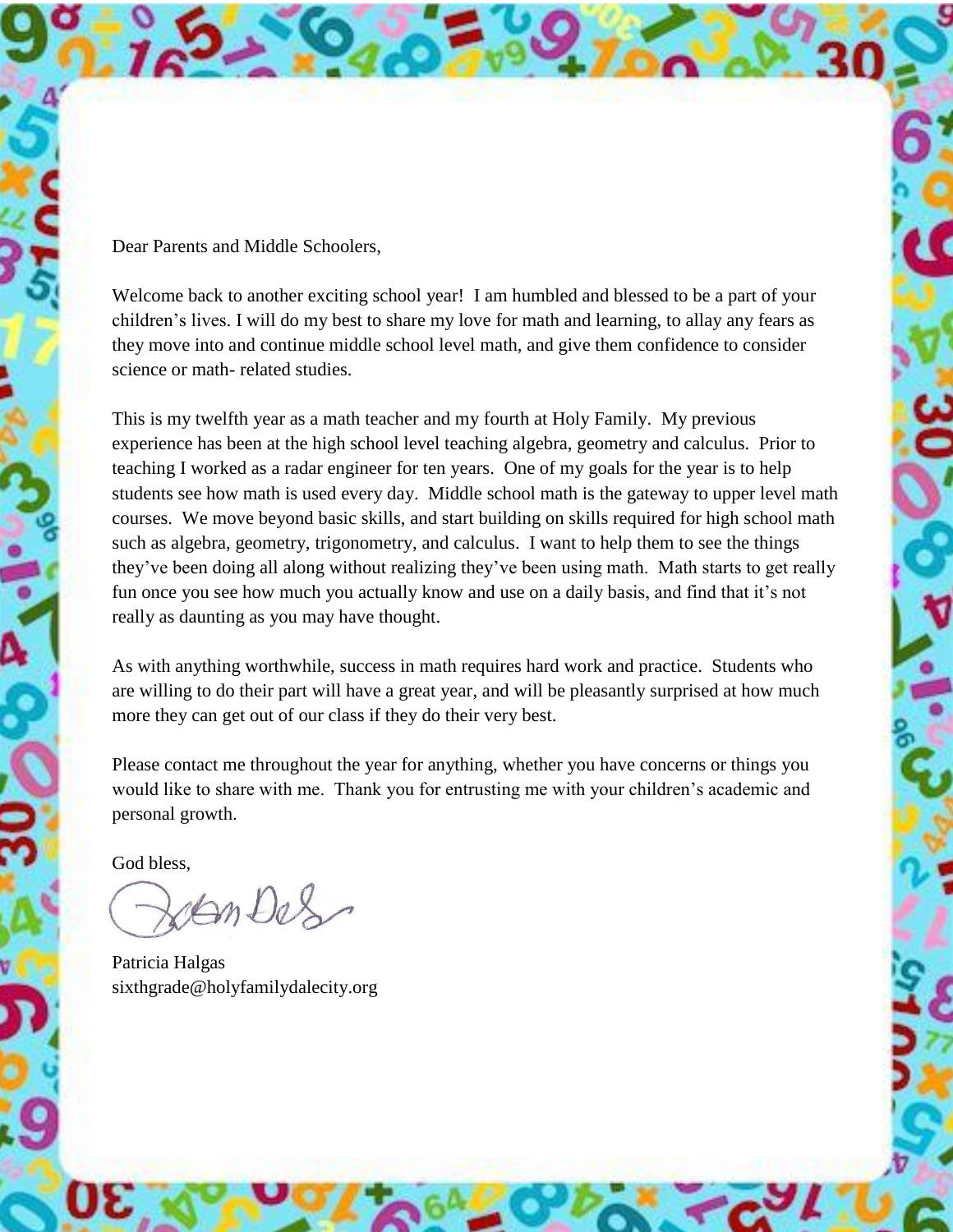#### **Classroom Management**

These are rules that have been established to ensure a safe learning environment for all students. They follow the school's rules for appropriate behavior and students are expected to adhere to them.

- 1. **Be on time and prepared to work each day**. Students shall be seated and ready to work at the time the bell rings. Students shall have all the supplies and books you will need for the day. Preparedness is a sign of respect for the class, teacher and each other. It is not fair for students to have to share their supplies when others are unprepared.
- 2. **Respect the class**. Students shall work to ensure a comfortable and productive working environment for everyone else. This includes sitting in assigned seats, listening to others when they are speaking, getting permission to get up or leave the room, taking care of one's property, others' property, and school property. Student involvement and attention in the class should be total and undivided. If a student is not paying attention he/she is hurting him/herself. If a student is distracting others, he/she is hurting them. If a student is distracting the teacher, then he/she is hurting everyone. All incidents of bad behavior are acts of selfishness. Think carefully of the effect an individual's behavior has on the learning of others, and the teacher's ability to lead the class.
- 3. **Class disruptions.** These are to be kept to a minimum. Except for extreme circumstances, no one is to leave his/her seat during the lecture period. If you need to sharpen your pencil, use the restroom, or get a drink or water, students shall wait until the classwork session begins, and permission should be sought to do so.
- 4. **Follow all school rules**. All school rules must be obeyed and enforced. Escalating disciplinary action for continuing/subsequent infractions include verbal reminders, teacherstudent conferences, detentions, parent communication, referral to the principal, etc.
- **5. Academic Honesty**. We embrace the need to teach personal and social responsibility. Becoming a principled individual involves developing a sense of fairness, justice, and respect towards oneself and one's community, and the school plays a vital role in creating opportunities within the curriculum to address the need for academic honesty and the link between one's integrity and submitting one's own, authentic work. To that end, we expect students to complete all assessments responsibly and with integrity. Refer to the student handbook for details on honors violations.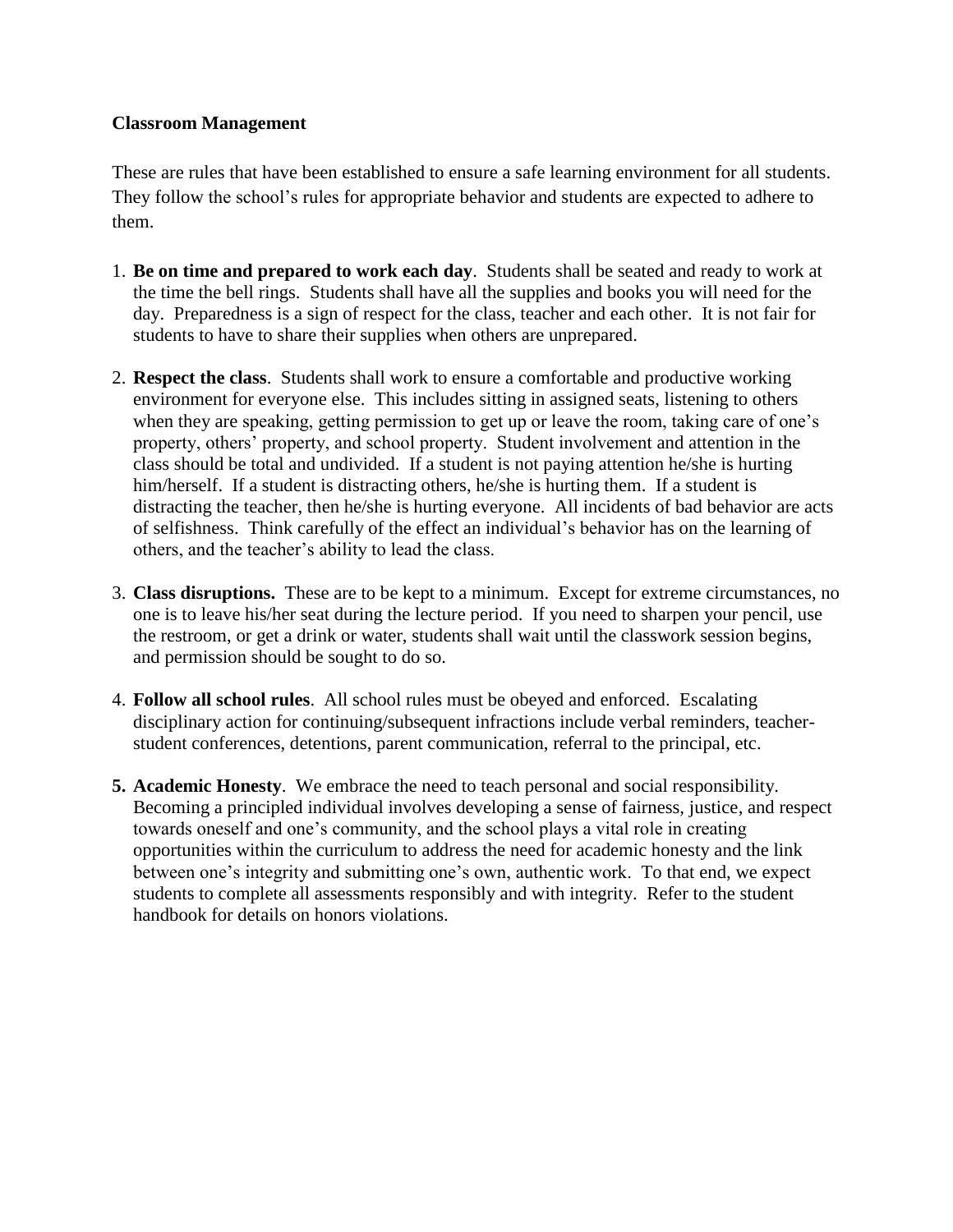#### **Coursework Management**

- 1. **Homework.** The purpose of homework is to practice, apply, and extend the concepts taught in class. Assignments are given for each section presented in class, and shall be assigned most nights. Students are expected to complete each assignment neatly and thoroughly, and properly mark it with the chapter and section. Homework should be done in the same notebook following the class notes for that day. Students should check their answers when possible; answers to odd problems are in the book. A short review time may be provided if students have questions.
- 2. **Homework Quizzes**. Unannounced homework/notes quizzes will be given throughout the chapter. Students will be asked to copy a specific item from the previous day's notes or homework. From the notes the exact wording must be given for full credit. From the homework the problem must be copied as it was given in the assignment and include a full solution for full credit. It is not graded for accuracy. Homework quizzes make up a portion of the homework grade.
- 3. **Classwork**. Occasionally worksheets done in class will be collected and graded for accuracy. It will be announced in class when worksheets will be collected.
- 4. **Quizzes**. After several sections have been covered, a regular quiz will be given. These will be announced on the homework sheet therefore students are expected to be prepared.
- 5. **Review Days**. Prior to each chapter test, students will have the opportunity to participate in a review day. Additional review days may be scheduled throughout the chapter depending on time constraints and necessity. The review packet must be turned in on test day and makes up a portion of the homework grade.
- 6. **Tests**. Assessments will be given upon the completion and review of chapter material. Since these indicate mastery of the material, they of course carry the most weight towards the term grade. While the majority of the test is meant to assess recently taught material, older material may be tested as well, as mathematics is a building-block curriculum, and students should be prepared for a reasonable amount of cumulative material.
- 7. **Late Work**. Work may be turned in for up to two class days for partial credit. Typically work turned in one day late will result in a 10% penalty; work turned in two days late will result in a 30% penalty.
- 8. **Absenteeism**. Students who are absent should attempt to make up missed instruction and assignments before the next class. Follow your assignment sheets to see what was covered in class, utilize youtube videos to learn the material, and come for help if needed. There is little time to reteach material to students who miss class. Students who returns from a one-class absence on an announced test or quiz day is expected to take the test as scheduled unless prior arrangements are made. Missing a review day is not sufficient reason to postpone a test. Students who miss two or more days of class are to see their teacher to work out a plan to catch up. In the case of an emergency or the need for a long-term absence, notify your teacher to determine an appropriate makeup plan.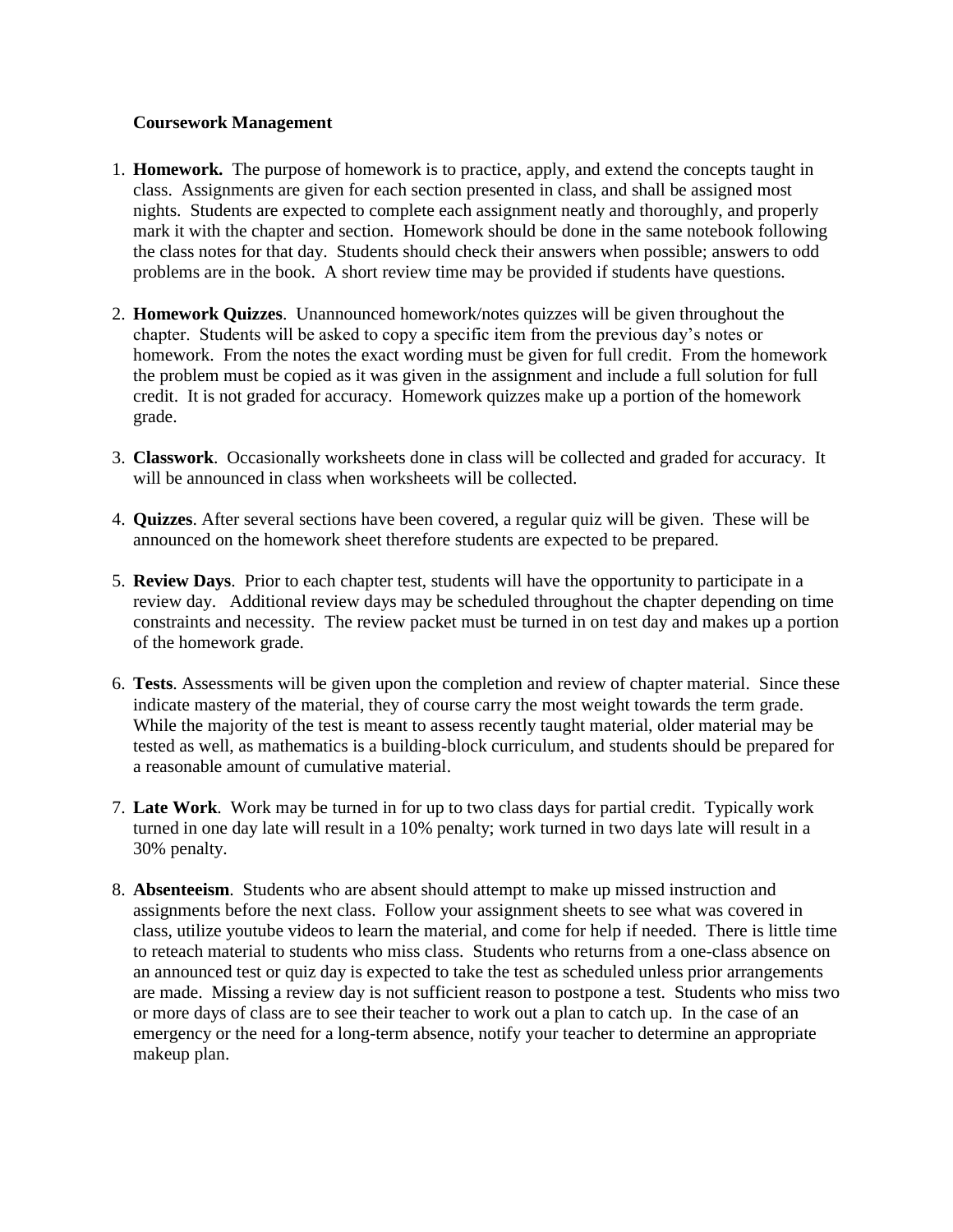- 9. **School Website.** The homework sheet will be posted on the website, in addition to in the classroom. It is the student's responsibility to keep track of the assignments. It includes daily homework assignments, dates of quizzes and tests, and the ixl assignments.
- 10. **Cumulative Trimester Tests**. The success of learning many math concepts is dependent on the ability to remember previously learned concepts. Therefore a cumulative test will be administered each marking period on material taught from the beginning of the year. A review will be scheduled prior to the test. The test will count as one chapter test. Students that have a 93 term average after the regular chapter material is completed will be exempt from the cumulative tests.
- 11. **IXL.** An account will be set up for each student. Modules are assigned for each chapter and are **required**. Additional modules are assigned as extra credit for bonus points towards the chapter test.
- 12. **Projects.** Projects will be assigned throughout the year as another way to demonstrate mastery.
- 13. **Final Grades**. Trimester grades are weighted. Each assignment type contributes to the term grade. The actual value of individual assignments is based on how many there are in a marking period. The final course grade is the average of the three trimester grades.

| Tests                                         | 25% |
|-----------------------------------------------|-----|
| Quizzes (scheduled quizzes)                   | 25% |
| Homework (homework quizzes and review packet) | 25% |
| <b>IXL/Projects</b>                           | 25% |

- 14. **Communication**. Students are expected to communicate their progress with their parents. Parents are encouraged to monitor student progress on Power School. Questions or concerns by students or parents may be addressed with the teacher via email or phone, although students are encouraged to discuss issues with the teacher directly.
- 15. **Back to School Night**. This year the high school BTSN is on September 4. If you wish to discuss something pertaining only to you, discuss it with your teacher in private after class, or set up a conference time to do so.

Thank you with your cooperation. Everyone's goal is to work towards a successful year for your students and I look forward to working with you throughout this exciting school year.

Sincerely,

Jen Des

Patricia Halgas Middle School Math Teacher sixthgrade@holyfamilydalecity.org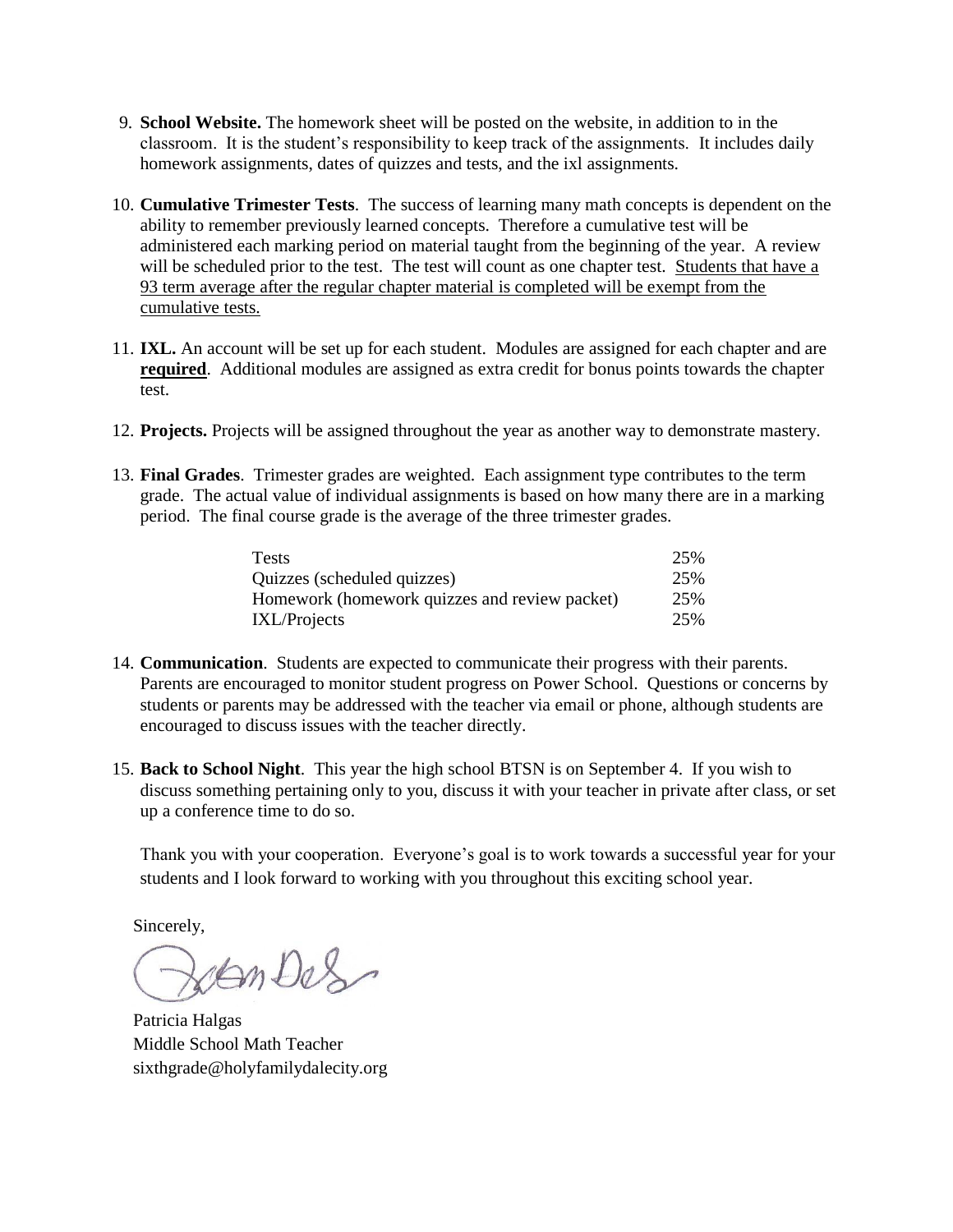Course  $6-1$  ( $6<sup>th</sup>$  Grade)

# **Course Description**

The content of the Course 1 curriculum includes integers, decimals, fractions, ratios, measurements with geometry, probability and statistics, and basic algebraic operations. Students will be using Mathematics Course 1 published by Prentice Hall, and should bring the book to class each day.

# **Course Objectives**

| <b>First Term</b>                               | <b>Third Term</b>                  |
|-------------------------------------------------|------------------------------------|
| • Decimal Arithmetic                            | • Ratios and Proportions           |
| • Absolute Value, Integers, Order of Operations | • Fractions, Decimals, Percents    |
| • One and Two Step Equations                    | • Applications of Percents         |
| • Scientific Notation                           | • Probability and Statistics       |
| • One Step Inequalities                         | • Transformations                  |
| • Exponents, Square Roots, Pythagorean Theorem  | Geometry, Area, Solid Figures<br>٠ |
|                                                 |                                    |
| <b>Second Term</b>                              |                                    |
| • Divisibility, Prime Factorization and GFC     |                                    |
| • Fraction Arithmetic                           |                                    |
| • Equations with Rational Numbers               |                                    |
| • Converting Metric and Customary Units         |                                    |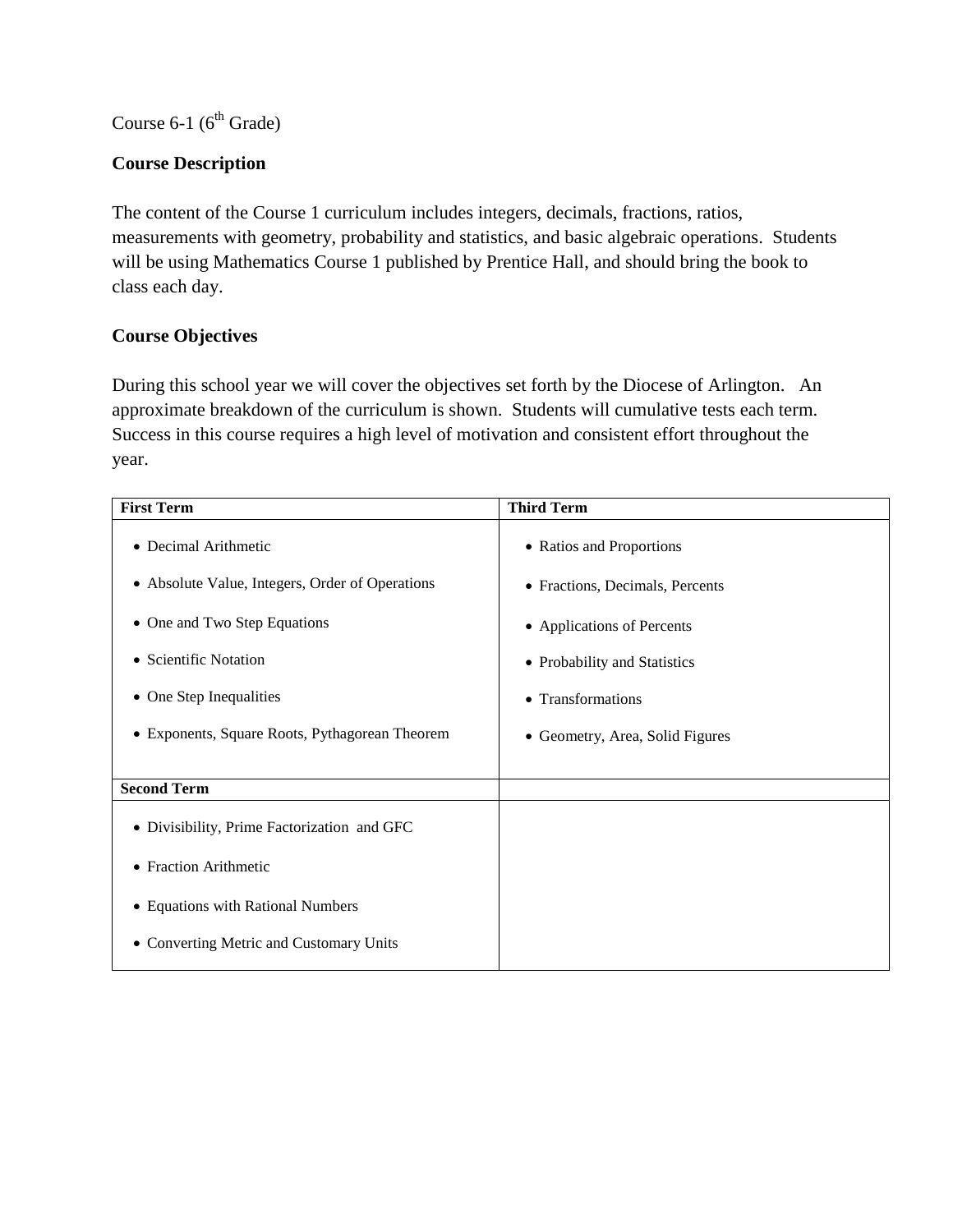Course 6-2 (Advanced  $6<sup>th</sup>$  Grade)

# **Course Description**

The content of the Course 2 curriculum includes material from Course 2 with some Course 1 topics, including integers, decimals, fractions, ratios, measurements with geometry, probability and statistics, basic algebraic operations, and linear equations. Students will be using Mathematics Course 2 published by Prentice Hall, and should bring the book to class each day.

# **Course Objectives**

| <b>First Term</b>                               | <b>Third Term</b>                  |
|-------------------------------------------------|------------------------------------|
| • Decimal Arithmetic                            | • Probability and Statistics       |
| • Absolute Value, Integers, Order of Operations | • Slope and Linear Equations       |
| • One and Two Step Equations                    | • Geometry, Area and Solid Figures |
| • One and Two Step Inequalities                 | • Transformations                  |
| • Exponents, Square Roots, Pythagorean Theorem  |                                    |
| • Fraction Arithmetic                           |                                    |
| • Equations with Rational Numbers               |                                    |
| <b>Second Term</b>                              |                                    |
| • Convert Metric and Customary Units            |                                    |
| • Ratios and Proportions                        |                                    |
| • Fractions, Decimals, Percents                 |                                    |
| • Applications of Percents                      |                                    |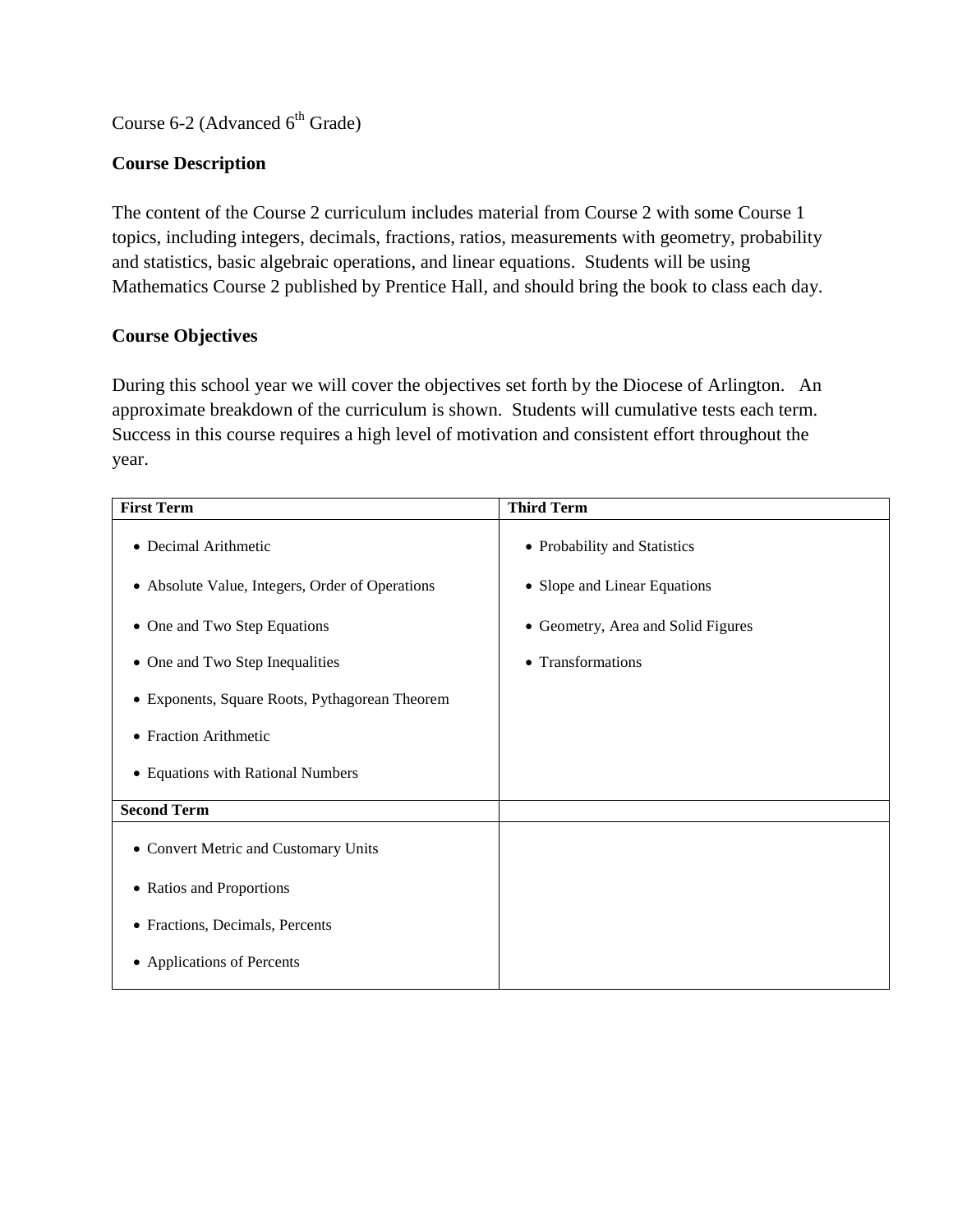Course 7-2 ( $7<sup>th</sup>$  Grade)

## **Course Description**

The content of the Course 2 curriculum includes integers, decimals, fractions, ratios, measurements with geometry, probability and statistics, basic algebraic operations, and linear equations. Students will be using Mathematics Course 2 published by Prentice Hall, and should bring the book to class each day.

## **Course Objectives**

| <b>First Term</b>                               | <b>Third Term</b>                  |
|-------------------------------------------------|------------------------------------|
| • Decimal Arithmetic                            | • Probability and Statistics       |
| • Absolute Value, Integers, Order of Operations | • Slope and Linear Equations       |
| • One and Two Step Equations                    | • Geometry, Area and Solid Figures |
| • One and Two Step Inequalities                 | • Transformations                  |
| • Exponents, Square Roots, Pythagorean Theorem  |                                    |
| • Fraction Arithmetic                           |                                    |
| • Equations with Rational Numbers               |                                    |
|                                                 |                                    |
| <b>Second Term</b>                              |                                    |
| • Convert Metric and Customary Units            |                                    |
| • Ratios and Proportions                        |                                    |
| • Fractions, Decimals, Percents                 |                                    |
| • Applications of Percents                      |                                    |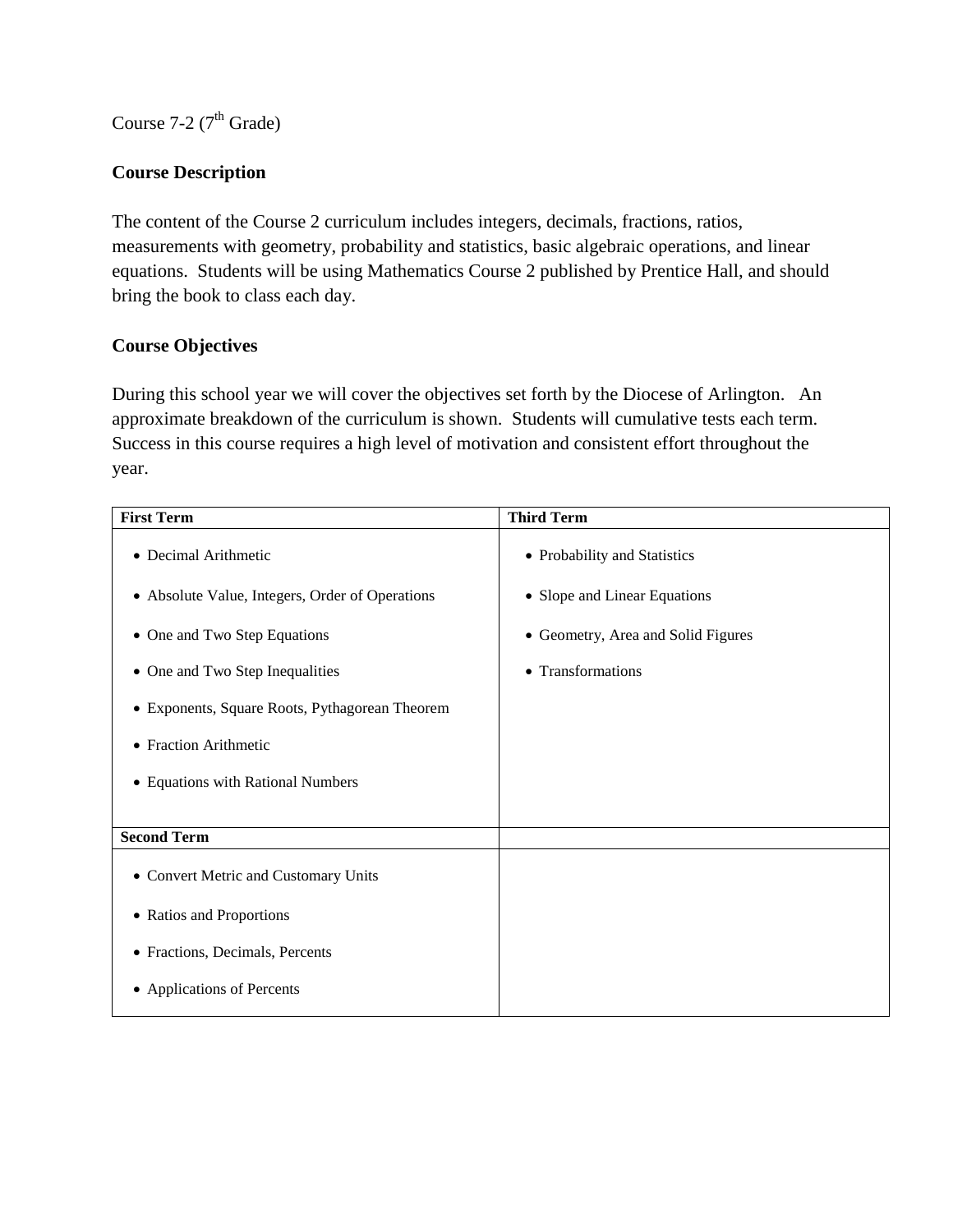Course  $7-3$  (Advanced  $7<sup>th</sup>$  Grade)

## **Course Description**

The content of the Course 3 curriculum includes material from Course 3 and some Pre-Algebra topics, including real numbers, ratios, measurements with geometry, probability and statistics, basic algebraic operations, linear and quadratic equations, and functions and polynomials. Students will be using Mathematics Course 3 published by Prentice Hall, and should bring the book to class each day.

## **Course Objectives**

| <b>First Term</b>                                   | <b>Third Term</b>                       |
|-----------------------------------------------------|-----------------------------------------|
| • Real Numbers, Integers, Absolute Values           | • Slope and Linear Equations            |
| $\bullet$ Exponents                                 | • Functions                             |
| • One, Two and Multistep Equations and Inequalities | • Scientific Notation                   |
| • Ratios and Proportions                            | • Monomials, Binomials, and Polynomials |
| • Fractions, Decimals, Percents and Applications    | • Quadratics                            |
| • Right Triangles                                   | • Systems of Equations                  |
| <b>Second Term</b>                                  |                                         |
| • Geometry, Area, Solid Figures                     |                                         |
| • Transformations                                   |                                         |
| • Converting Customary and Metric Units             |                                         |
| • Probability and Statistics                        |                                         |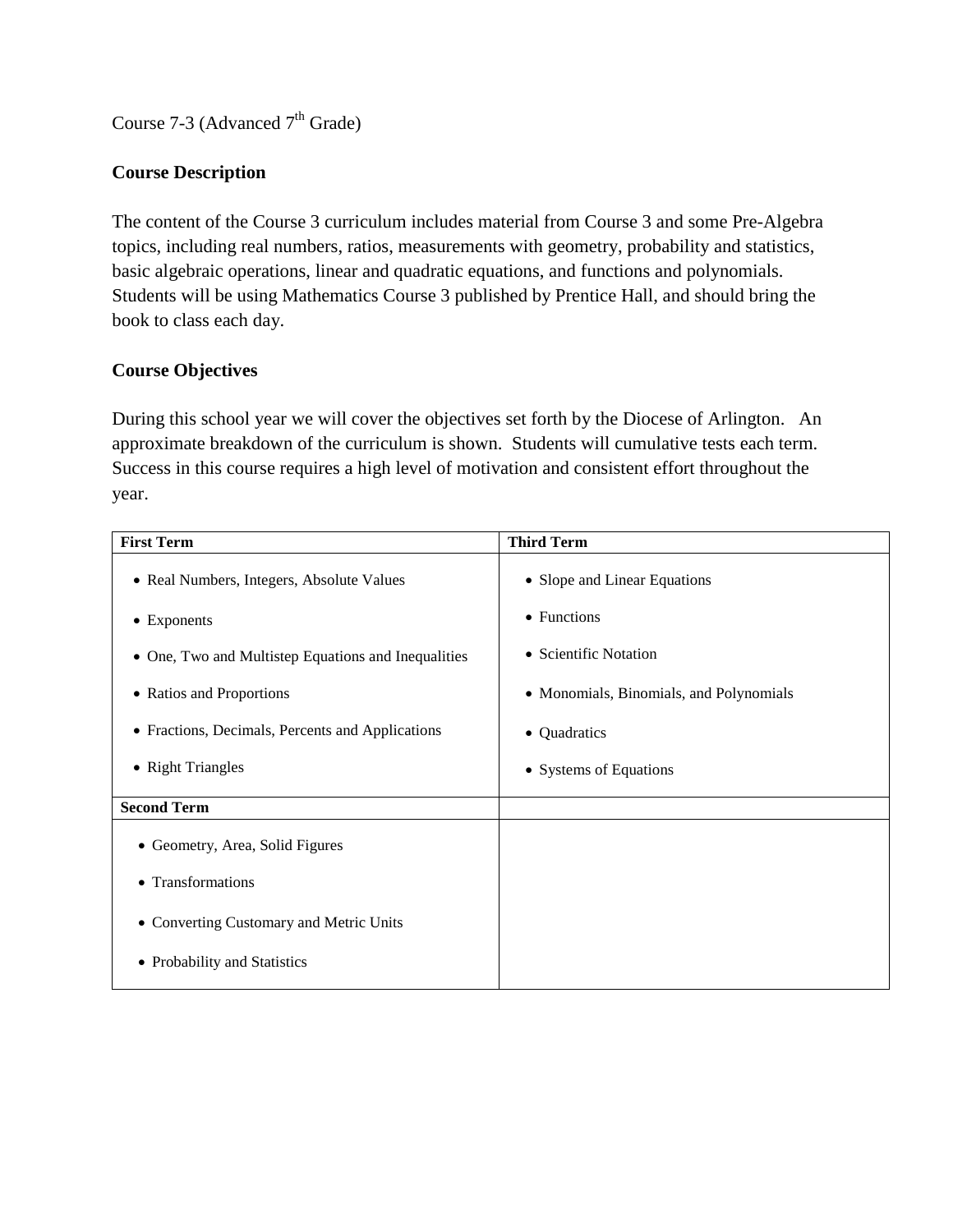Pre-Algebra (8<sup>th</sup> Grade)

## **Course Description**

The content of the Pre-Algebra curriculum includes real numbers, ratios, measurements with geometry, probability and statistics, equations and inequalities, linear and quadratic equations, and functions and polynomials. Students will be using Pre-Algebra published by Prentice Hall, and should bring the book to class each day.

## **Course Objectives**

| <b>First Term</b>                                   | <b>Third Term</b>                       |
|-----------------------------------------------------|-----------------------------------------|
| • Real Numbers, Integers, Absolute Values           | • Probability and Statistics            |
| • One, Two and Multistep Equations and Inequalities | • Slope and Linear Equations            |
| • Fractions, Decimals, Percents and Applications    | • Functions                             |
|                                                     | • Scientific Notation                   |
|                                                     | • Monomials, Binomials, and Polynomials |
|                                                     | Quadratics<br>$\bullet$                 |
| <b>Second Term</b>                                  |                                         |
| • Right Triangles                                   |                                         |
| • Transformations                                   |                                         |
| • Geometry, Area, Solid Figures                     |                                         |
| • Converting Customary and Metric Units             |                                         |
|                                                     |                                         |